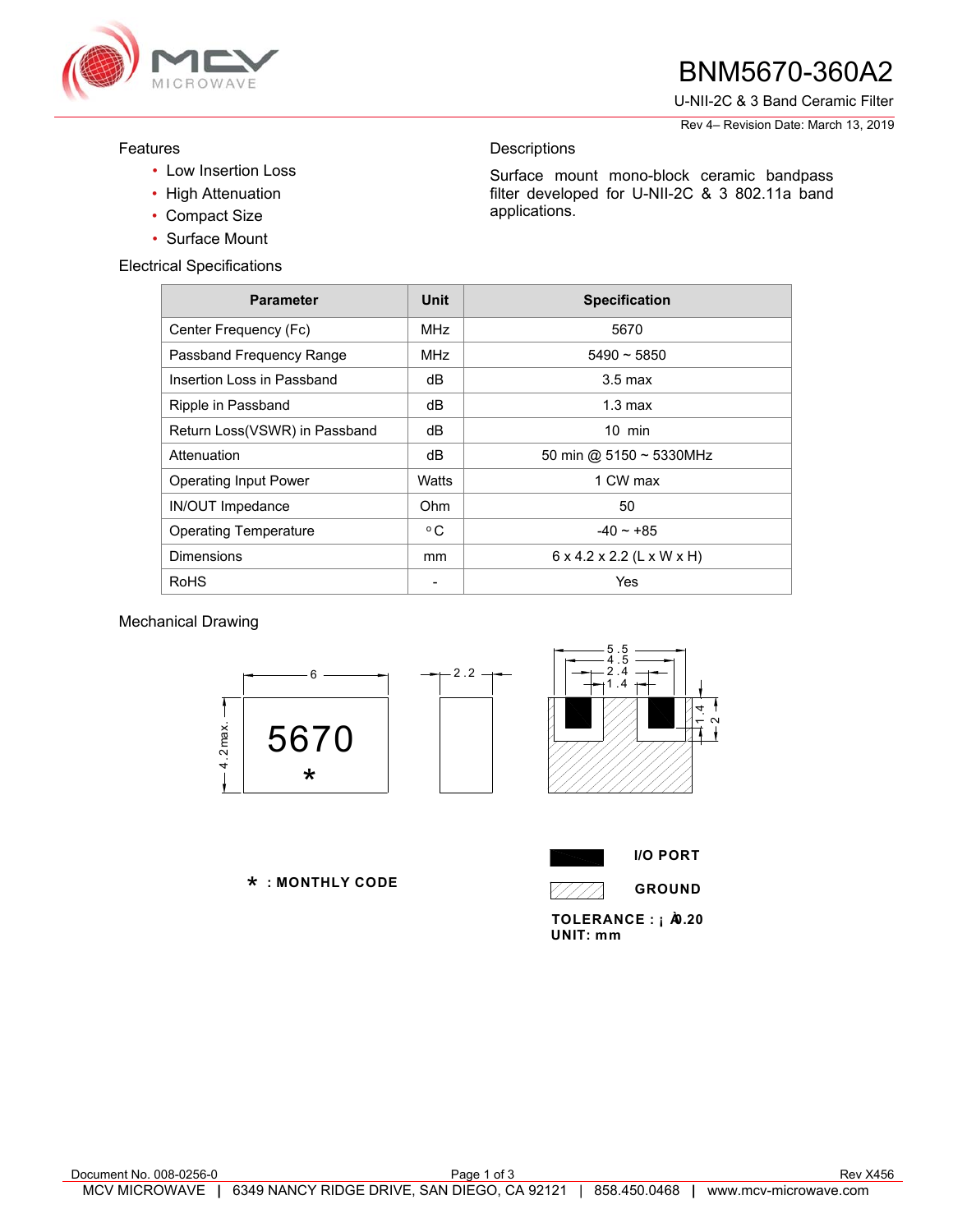

### BNM5670-360A2

U-NII-2C & 3 Band Ceramic Filter

Rev 4– Revision Date: March 13, 2019

### Recommended PCB Layout



Shielding Layout



Evaluation Board Layout



Rogers 4350, Thickness 0.5mm